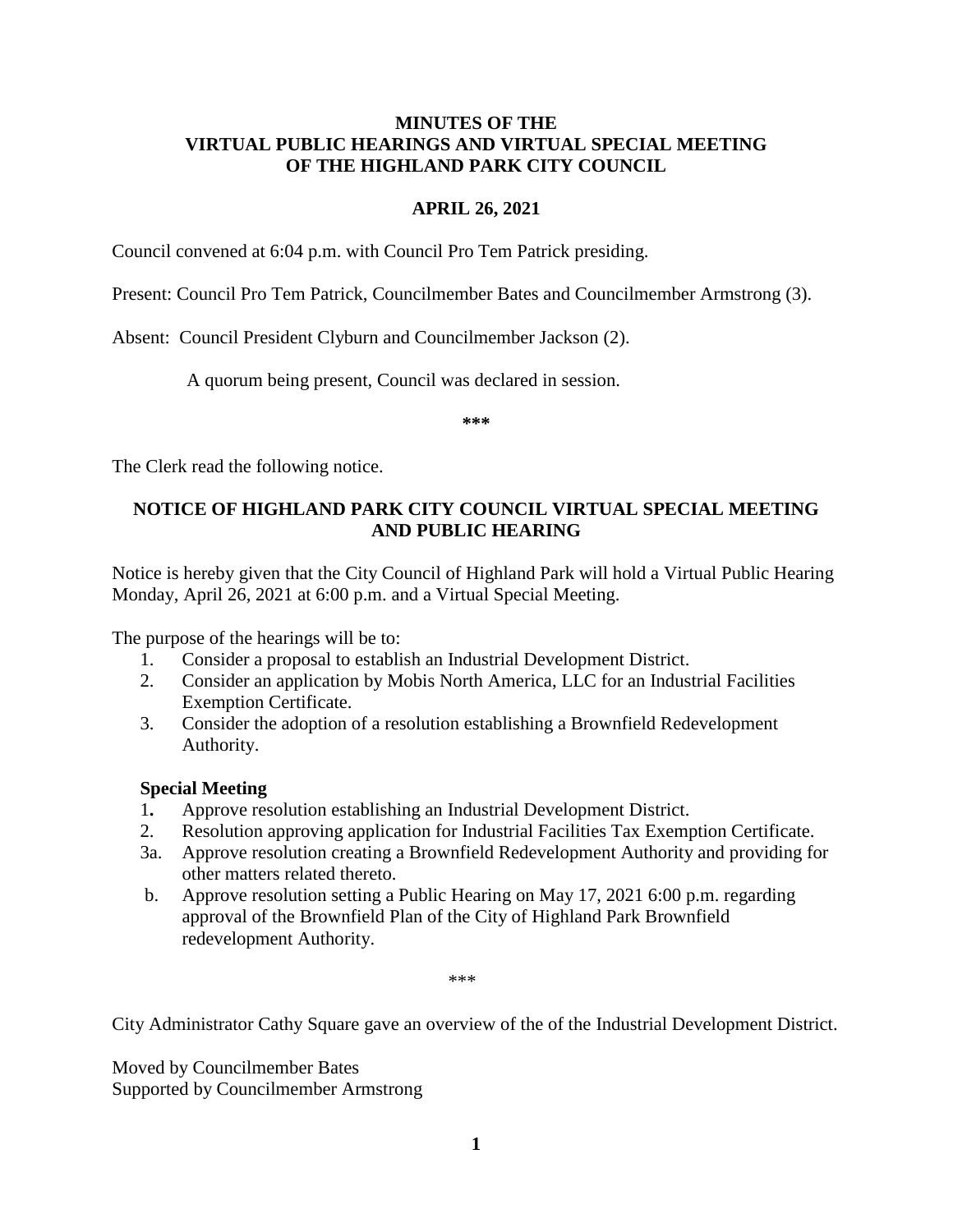To open the Public Hearing to hear comments on establishing an Industrial Development District. Yeas Patrick, Bates, Armstrong (3), Nays (0), Absent (2).

Public Hearing opened at 6:15 p.m.

There were no comments or questions from the public.

Moved by Councilmember Bates Supported by Councilmember Armstrong

To close the Public Hearing on establishing an Industrial Development District. Yeas Patrick, Bates, Armstrong (3), Nays (0), Absent (2).

Public Hearing closed at 6:17 p.m.

**\*\*\***

Moved by Councilmember Bates Supported by Councilmember Armstrong

To open the Public Hearing to hear comments on the application from Mobis North America, LLC for an Industrial Facilities Tax Exemption Certificate. Yeas Patrick, Bates, Armstrong (3), Nays (0), Absent (2).

Public Hearing opened at 6:18 p.m.

City Administrator Cathy Square remarked on the application from Mobis North America, LLC for an Industrial Facilities Tax Exemption Certificate. There were no comments or questions from the public.

Moved by Councilmember Bates Supported by Councilmember Armstrong

To close the Public Hearing on the application from Mobis North America, LLC for an Industrial Facilities Tax Exemption Certificate. Yeas Patrick, Bates, Armstrong (3), Nays (0), Absent (2).

Public Hearing closed at 6:28 p.m.

**\*\*\***

Moved by Councilmember Bates Supported by Councilmember Armstrong

To open the Public Hearing to hear comments on establishing a Brownfield Redevelopment Authority. Yeas Patrick, Bates, Armstrong (3), Nays (0), Absent (2).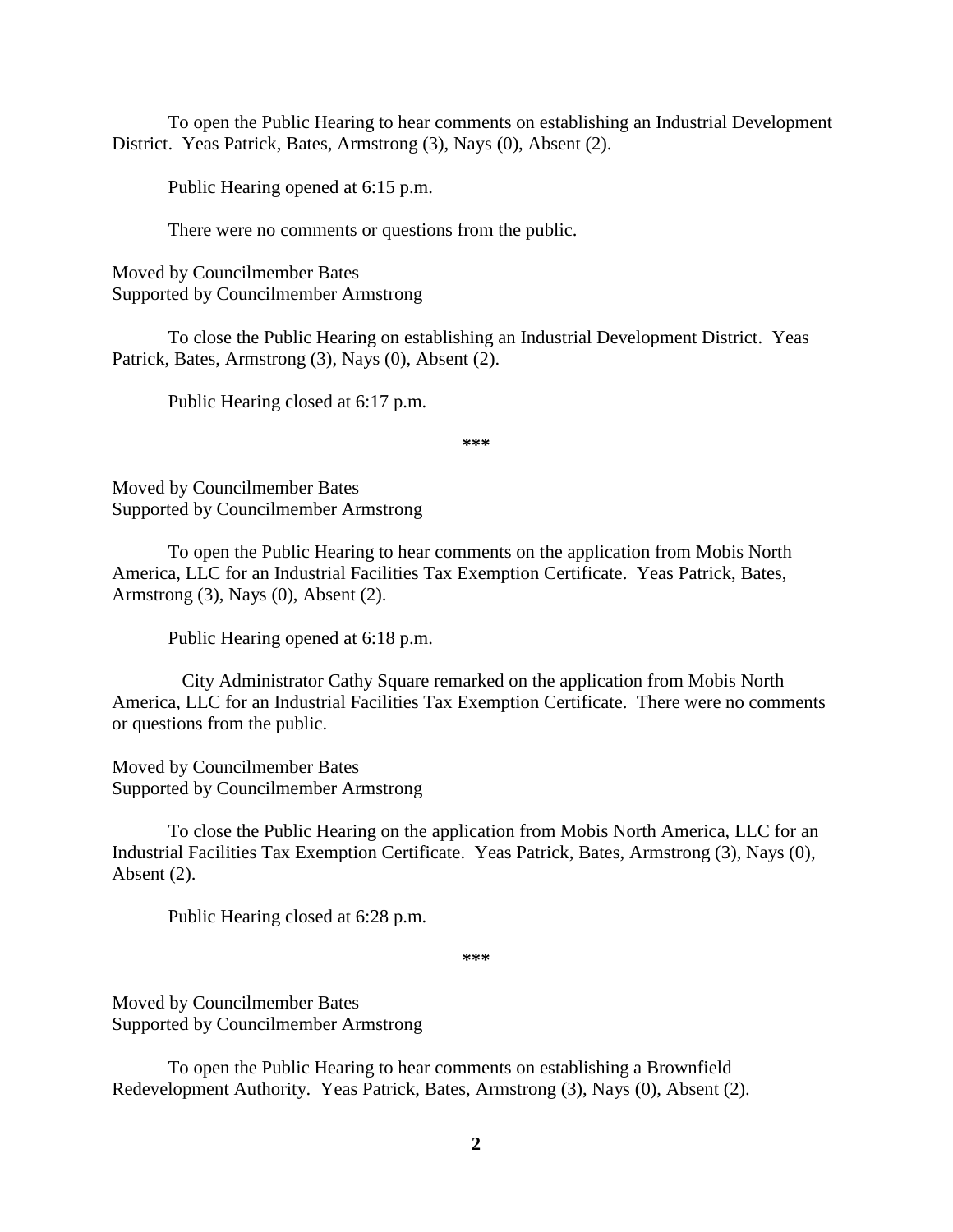Public Hearing opened at 6:29 p.m.

City Administrator Cathy Square spoke on the need and process of establishing a Brownfield Redevelopment Authority. Attorney Ron Liscombe listed possible expenses that could arise from the redevelopment. Brian Lefler with RW Baird & Co. shared when and the type of taxes will be captured. Questions were received from Angela Thomas.

Moved by Councilmember Bates Supported by Councilmember Armstrong

To close the Public Hearing on establishing a Brownfield Redevelopment Authority. Yeas Patrick, Bates, Armstrong (3), Nays (0), Absent (2).

Public Hearing closed at 6:28 p.m.

**\*\*\***

Moved by Councilmember Bates Supported by Councilmember Armstrong

To convene the Virtual Special Meeting. Yeas Patrick, Bates and Armstrong, Nays (0), Absent (2). Special Meeting convened at 6:52 p.m.

\*\*\*

## **04-26-21 I**

The following resolution was submitted for approval.

## **RESOLUTION ESTABLISHING AN INDUSTRIAL DEVELOPMENT DISTRICT**

Moved by Councilmember Bates Supported by Councilmember Armstrong

**WHEREAS**, under the provisions of Act 198, Public Acts of Michigan, 1974, as amended ("Act 198"), the City Council is authorized to establish one or more industrial development districts within the geographical boundaries of the City of Highland Park, County of Wayne, State of Michigan (the "City"); and

**WHEREAS**, Oakland Park LLC. XI has requested the establishment of an industrial development district in the City, more particularly described in Exhibit A attached hereto and made a part hereof (the "District"); and

**WHEREAS**, written notice has been given to all owners of real property located within the proposed District, as required by Act 198; and

**WHEREAS**, on April 26, 2021, after due and legal notice, a public hearing was held at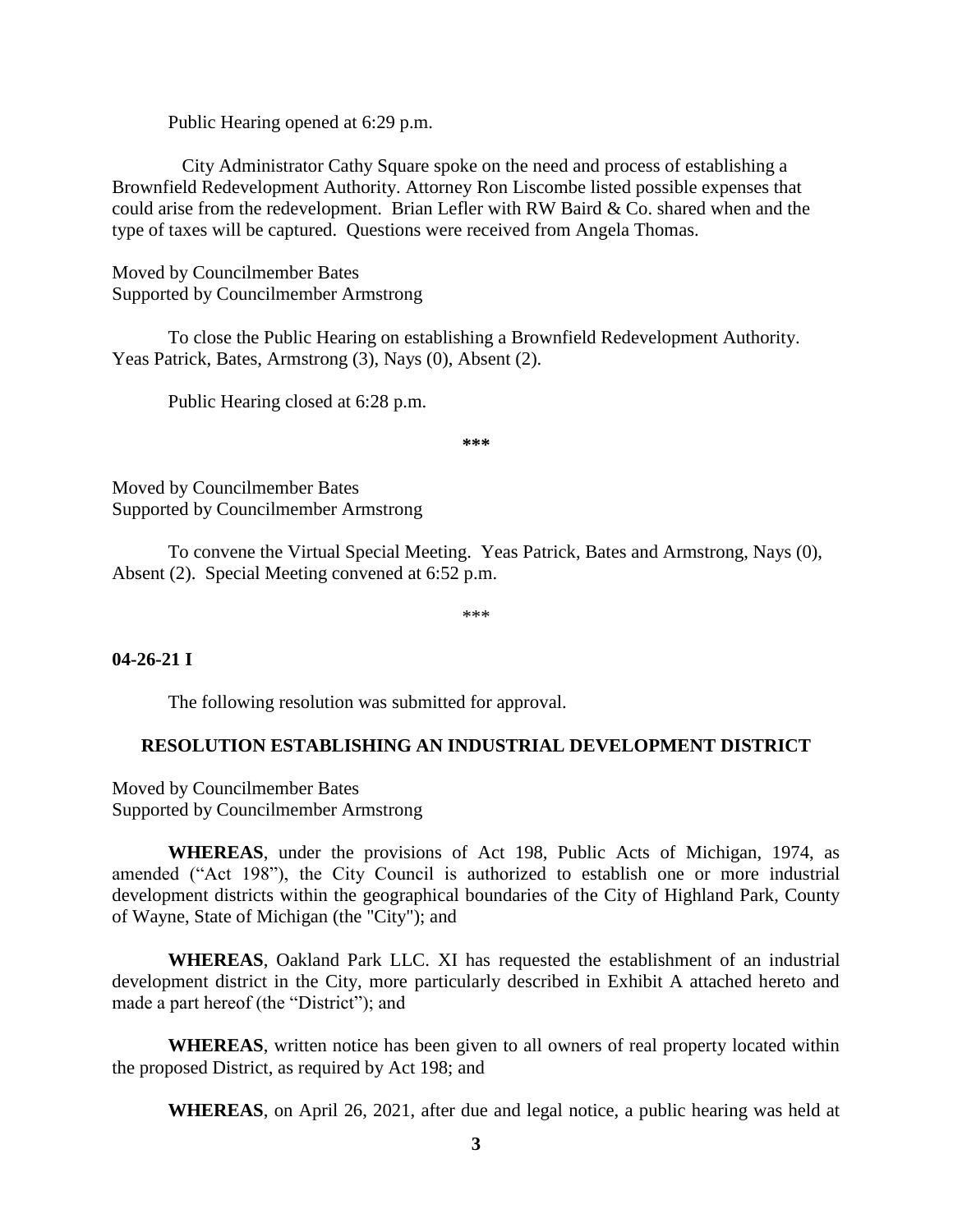which the owners of all real property within the proposed District and other residents and taxpayers within the boundaries of the City were afforded an opportunity to be heard; and

**WHEREAS**, the City Council and/or the City Planning Commission previously held proceedings regarding the establishment of the District; and

**WHEREAS**, the City Council deems it to be in the public interest to establish, ratify and confirm the District.

## **NOW, THEREFORE, BE IT RESOLVED THAT**:

1. Establishment of Industrial Development District. The land described on Exhibit A be and hereby is established, ratified and confirmed as an Industrial Development District pursuant to the provisions of Act 198 and such District is hereby designated as the "Oakland Park I Industrial Development District".

2. Repealer. All resolutions and parts of resolutions insofar as they conflict with the provisions of this resolution be and the same hereby are rescinded, except that all prior proceedings of the City Council and/or the City Planning Commission related to the establishment of the District are hereby ratified, confirmed and approved. Yeas Patrick, Bates, Armstrong, Nays (0), Absent (2).

\*

## **04-26-21 II**

The following resolution was submitted for approval.

## **RESOLUTION APPROVING APPLICATION FOR INDUSTRIAL FACILITIES TAX EXEMPTION CERTIFICATE**

Moved by Councilmember Armstrong Supported by Councilmember Bates

**WHEREAS**, the City Council of the City of Highland Park, County of Wayne, State of Michigan, (the "City") by resolution established an industrial development district (the "District") at the request of Oakland Park L.L.C. XI pursuant to Act 198, Public Acts of Michigan, 1974, as amended ("Act 198"); and

**WHEREAS**, the City has received an application from Mobis North America, LLC ("Mobis"), for an Industrial Facilities Exemption Certificate to operate a facility located in the District and the City; and

**WHEREAS**, the state equalized valuation of the property proposed to be exempt, considered together with the aggregate state equalized valuation of property exempt under certificates previously granted and currently in force, does not exceed 5% of the state equalized valuation of the City;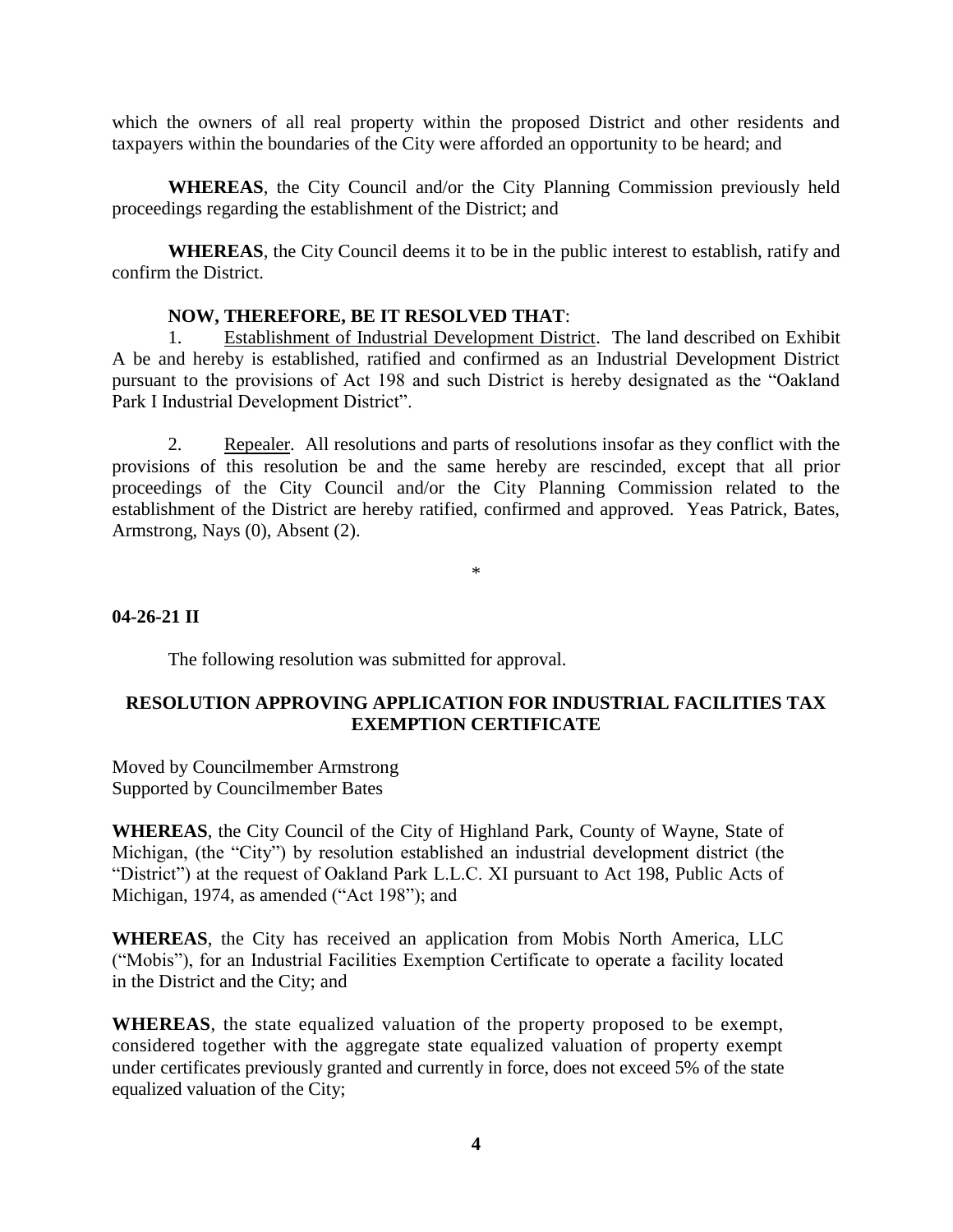**WHEREAS**, Mobis has indicated in its application that capital expenditures for the facility will be in an estimated amount of \$7,500,000 and will result in the creation of at least 294 new jobs within 3 years; and

**WHEREAS**, as required by Act 198, the City Council, after due notice, afforded the applicant, the City assessor and affected taxing units a hearing on Monday, April 26, 2021 prior to acting on the application of Mobis.

# **NOW, THEREFORE, BE IT RESOLVED THAT THE CITY COUNCIL OF THE CITY OF HIGHLAND PARK MAKES THE FOLLOWING FINDINGS AND DETERMINATIONS:**

1. The City Council, on the basis of the information received from the applicant, Mobis, finds and determines that the granting of this industrial facilities exemption certificate, considered together with the aggregate amount of industrial facilities exemption certificates previously granted and currently in force, will not have the effect of substantially impeding the operation of the City, or impairing the financial soundness of a taxing unit that levies ad valorem taxes in the City.

2. The proposed Mobis facility (the "Facility") will be located in an industrial development district that was duly established by the City upon a request filed before the commencement of the restoration, replacement or construction of the Facility.

3. The commencement of the restoration, replacement or construction of the Facility occurred not earlier than 6 months before the filing of the application for the industrial facilities exemption certificate.

4. The application relates to a construction, restoration or replacement program that when completed will constitute a new or replacement facility within the meaning of Act 198, that will be situated within an industrial development district duly established by the City, a "local governmental unit" eligible under Act 198 to establish the industrial development district.

5. The completion of the Facility is calculated to, and will at the time of issuance of the certificate, have the reasonable likelihood to create employment, retain employment or prevent a loss of employment in the area of the City.

6. Upon information and belief, Mobis is not delinquent in any of the taxes described in section 10(1)9a) of the Michigan renaissance zone act, 1996 PA 376, MCL 125.2690, or substantially delinquent in any of the taxes described in and as provided under section  $10(1)(b)$  of the Michigan renaissance zone act, 1996 PA 376, MCL 125.2690.

7. In accordance with the requirements of Section 22 of Act 198, wherein an Act 198 Agreement between Mobis and the City is required in order to clarify the understanding and the commitment between Mobis and the City, the City Council hereby authorizes the Mayor and City Clerk of the City to execute such Act 198 Agreement as duly executed and delivered by Mobis, with such changes as approved by counsel to the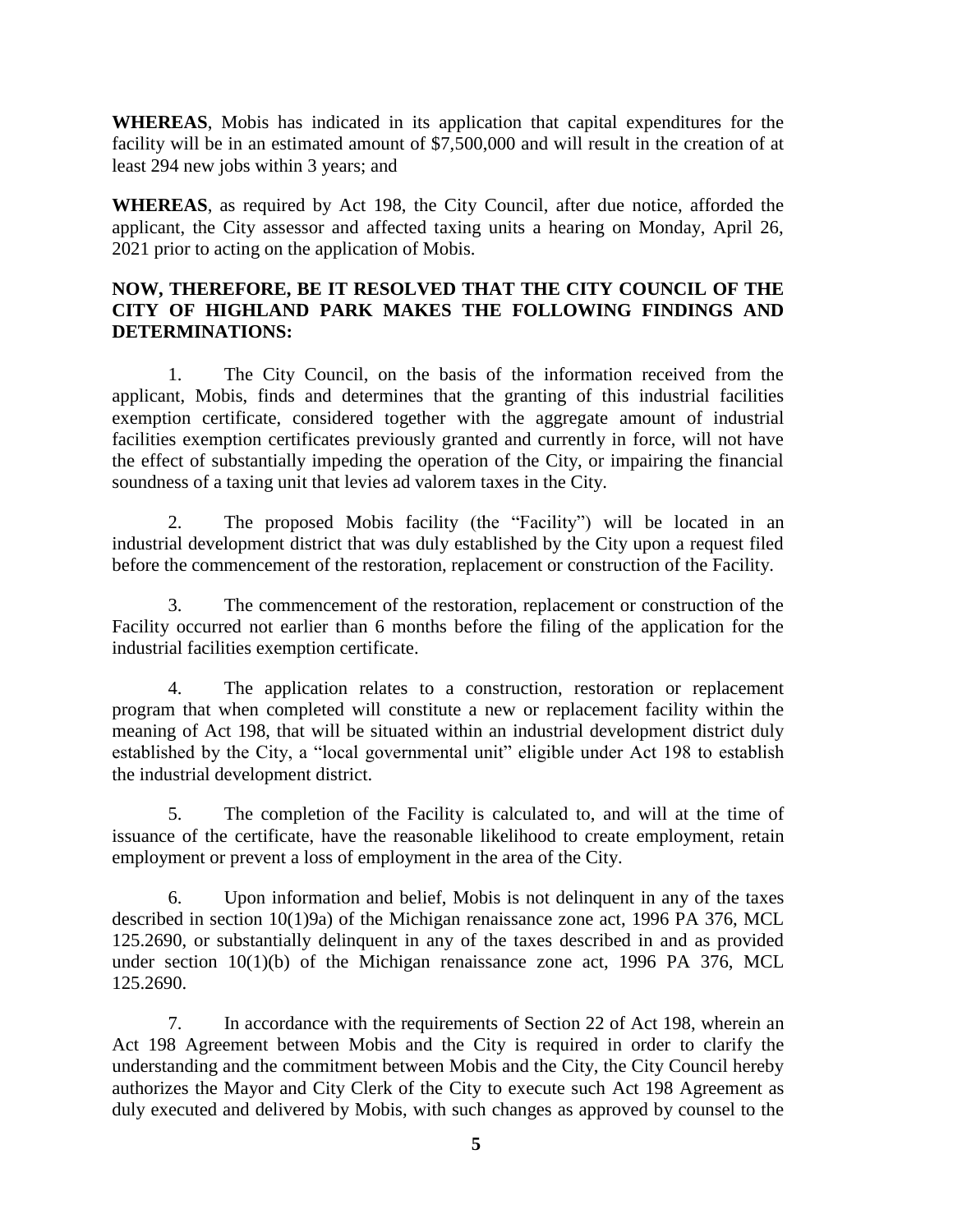City, and such Act 198 Agreement is hereby incorporated in this Resolution in full by reference as part of the documentation required to complete the application for the industrial facilities exemption certificate.

8. The City Council hereby approves the application for an industrial facilities exemption certificate from Mobis for a period of nine (9) years for real property located in the District.

9. The City Clerk shall forward a copy of the application and this Resolution to the State Tax Commission for further consideration in accordance with the provisions of Act 198.

10. All resolutions and parts of resolutions insofar as they conflict with the provisions of this resolution be and the same hereby are rescinded, except that all related, prior proceedings of the City Council and/or the City Planning Commission are hereby ratified, confirmed and approved. Yeas Patrick, Bates, Armstrong (3), Nays (0), Absent (2).

**\*\*\***

#### **04-26-21 III a**

The following resolution was submitted for approval.

## **RESOLUTION CREATING A BROWNFIELD REDEVELOPMENT AUTHORITY AND PROVIDING FOR OTHER MATTERS RELATED THERETO**

Moved by Councilmember Armstrong Supported by Councilmember Bates

**WHEREAS**, the City is authorized by the provisions of Act 381, Public Acts of Michigan, 1996, as amended ("Act 381"), to create a brownfield redevelopment authority; and

**WHEREAS**, pursuant to Act 381, the City is required to hold a public hearing on the establishment of a brownfield redevelopment authority; and

**WHEREAS**, on April 26, 2021, after due and legal notice, the City Council conducted a public hearing on the establishment of the proposed brownfield redevelopment authority; and

**WHEREAS,** not more than 30 days have passed since the public hearing.

#### **NOW, THEREFORE, BE IT RESOLVED THAT:**

1. Definitions. The terms used in this resolution shall have the same meaning as given to them in Act 381 or as hereinafter provided in this section provided unless the context clearly indicates to the contrary. As used in this resolution:

"Act 381" means Act 381, Public Acts of Michigan, 1996, as amended.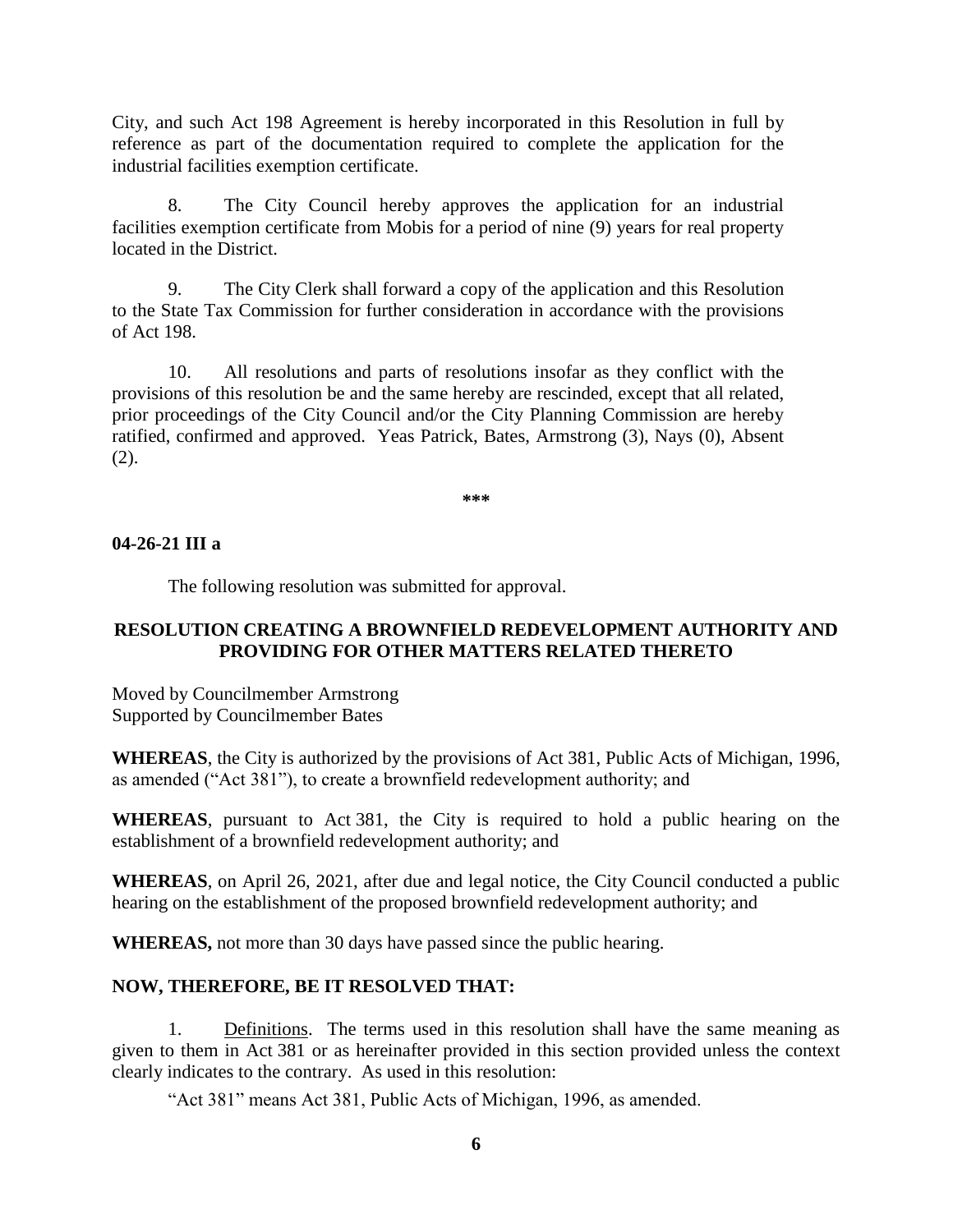"Authority" means the Highland Park Brownfield Redevelopment Authority created by this resolution.

"Board" means the governing body of the Authority.

"Chief Executive Officer" means the Mayor.

"City" means the City of Highland Park, County of Wayne, Michigan.

"City Council" means the City Council of the City.

2. Determination of Necessity; Purpose. The City Council hereby determines that it is necessary for the best interests of the public to create a public body corporate which shall operate to promote the revitalization of environmentally distressed areas in the City, pursuant to Act 381.

3. Creation of Authority. There is hereby created pursuant to Act 381 a brownfield redevelopment authority for the City. The Authority shall be a public body corporate and shall be known and exercise its powers under title of the "HIGHLAND PARK BROWNFIELD REDEVELOPMENT AUTHORITY". The Authority may adopt a seal, may sue and be sued in any court of this State and shall possess all of the powers necessary to carry out the purpose of its incorporation as provided by this resolution and Act 381. The enumeration of a power in this resolution or in Act 381 shall not be construed as a limitation upon the general powers of the Authority.

4. Termination. Upon completion of its purposes, the Authority may be dissolved by resolution of the City Council.

5. Board. The Authority shall be under the supervision and control of the Board. The Board shall consist of the trustees of the board of the Highland Park Tax Increment Finance Authority. Before assuming the duties of office, each member shall qualify by taking and subscribing to the oath of office provided in section 1 of Article XI of the Michigan Constitution of 1963. The members of the Board shall elect 1 of their membership as chairperson and another as vice-chairperson. The Board shall adopt Bylaws governing its procedures subject to the approval of the City Council. In the event that the Board determines to employ a Director of the Authority, such Director shall furnish a bond in the penal sum of Fifty Thousand Dollars (\$50,000) payable to the Authority for use and benefit of the Authority and shall file the same with the City Clerk of the City.

6. Powers of Authority. Except as specifically otherwise provided in this resolution, the Authority shall have all powers provided by law subject to the limitations imposed by law and herein.

# **7.** Fiscal Year; Adoption of Budget.

(a) The fiscal year of the Authority shall begin on July 1st of each year and end on June 30th of the following year, or such other fiscal year as may hereafter be adopted by the City.

(b) The Authority shall prepare and approve annually a budget for the operation of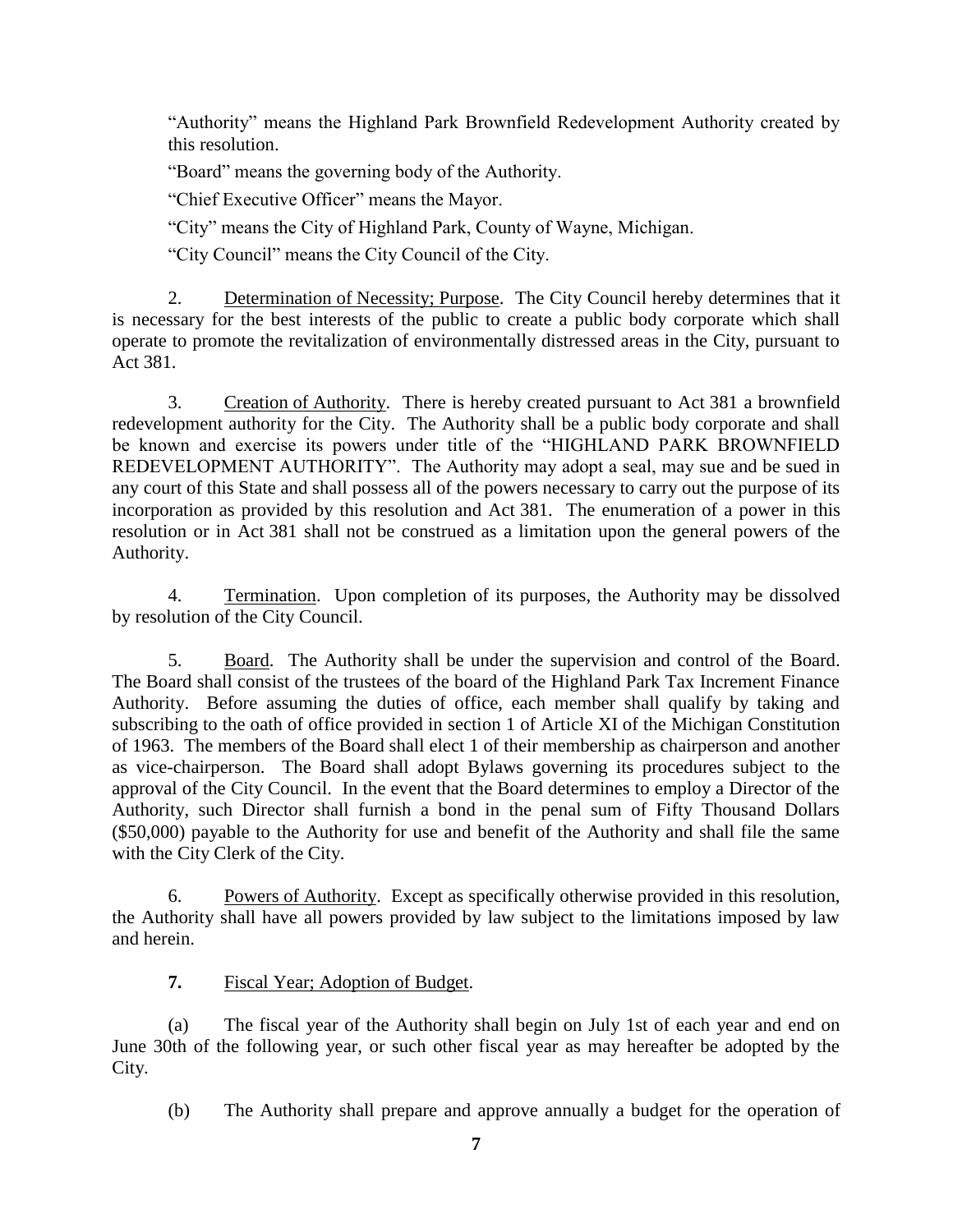the Authority for the ensuing fiscal year. The budget shall be prepared in the manner and shall contain the information required of municipal departments. Funds of the City shall not be included in the budget of the Authority except those funds authorized in Act 381 or by the City Council of the City.

(c) The Authority shall submit annually to the City Council, the Michigan Department of Energy, Great Lake and Environment (the "Department") and the Michigan Strategic Fund a financial report on the status of activities of the Authority. The report shall include all of the following:

- (i) The total amount of local taxes that are approved for capture and the total amount of taxes levied for school operating purposes that are approved for capture for each parcel included in a brownfield plan.
- (ii) The amount and purpose of expenditures of tax increment revenues.
- (iii) The amount and source of tax increment revenues received for each active brownfield plan, including the amount of tax increment revenues captured in the most recent tax year and the cumulative amount of tax increment revenues captured for each brownfield plan.
- (iv) The initial taxable value of all eligible property subject to the brownfield plan.
- (v) The captured taxable value realized by the authority for each eligible property subject to the brownfield plan.
- (vi) The amount of actual capital investment made for each project.
- (vii) The amount of tax increment revenues attributable to taxes levied for school operating purposes used for activities described in section 13b(6)<sup>©</sup>, section  $2(o)(i)(F)$  and  $(G)$ , and section  $2(o)(ii)(B)$  and  $(C)$  of Act 381.
- (viii) The number of residential units constructed or rehabilitated for each project.
- (ix) The amount, by square foot, of new or rehabilitated residential, retail, commercial, or industrial space for each project.
- (x) The number of new jobs created at the project.
- (xi) A copy of all brownfield plan amendments approved by the local unit of government.
- (xii) All additional information that the City Council, the department, or the Michigan strategic fund considers necessary.

8. Recording and Filing. The City Clerk shall file a certified copy of the resolution with the Michigan Secretary of State promptly after its adoption.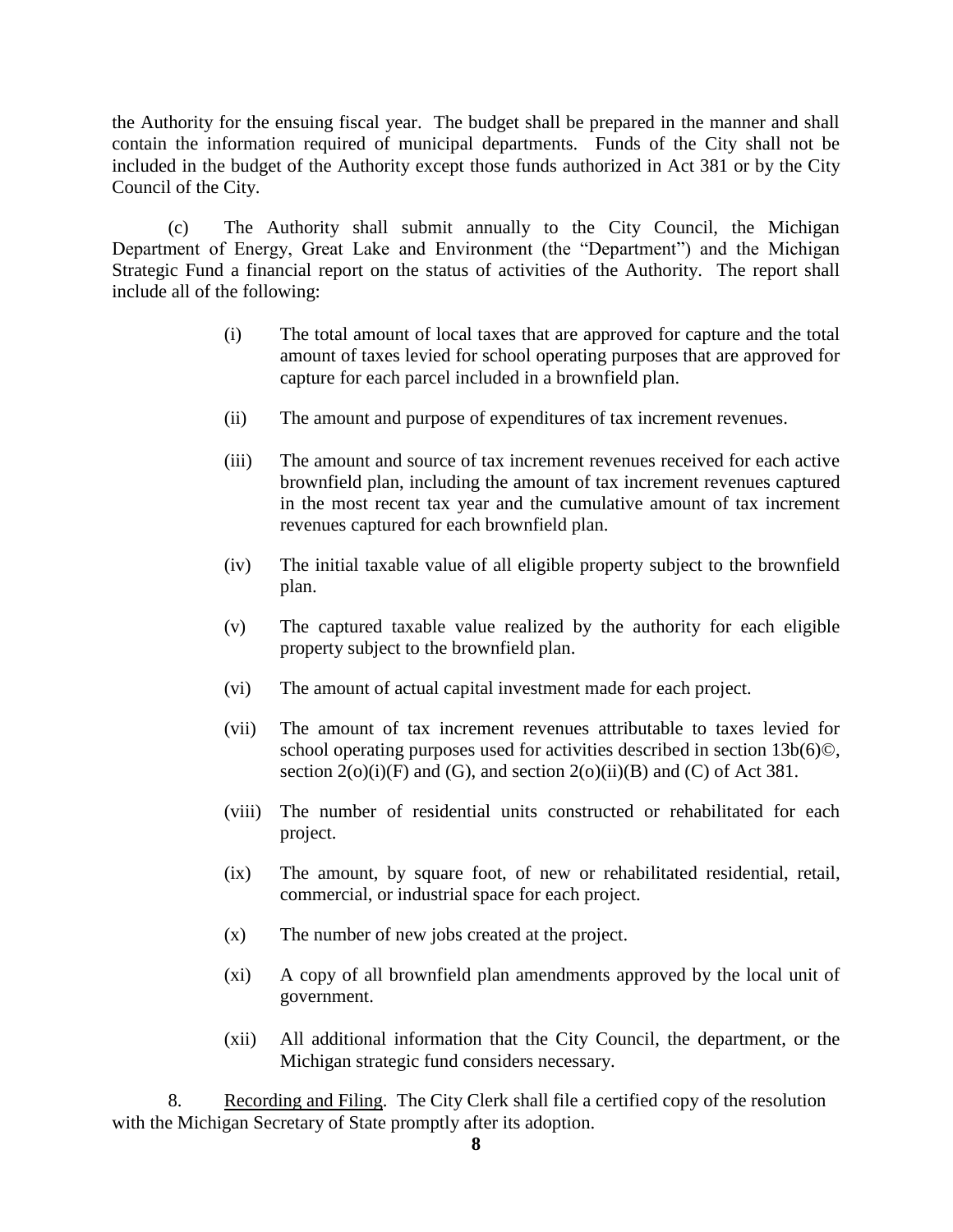9. Repealer. All resolutions and parts of resolutions in conflict herewith are hereby repealed. Yeas Patrick, Bates, Armstrong (3), Nays (0), Absent (2).

\*\*\*

## **04-26-21 III b**

The following resolution was submitted of approval.

## **RESOLUTION CALLING PUBLIC HEARING REGARDING APPROVAL OF THE BROWNFIELD PLAN OF THE CITY OF HIGHLAND PARK BROWNFIELD REDEVELOPMENT AUTHORITY**

Moved by Councilmember Armstrong Supported by Councilmember Bates

**WHEREAS**, the City of Highland Park, County of Wayne, Michigan (the "City") is authorized by the provisions of Act 381, Public Acts of Michigan, 1996, as amended ("Act 381"), to create a brownfield redevelopment authority; and

**WHEREAS**, pursuant to Act 381, the City Council of the City duly established the City of Highland Park Brownfield Redevelopment Authority (the "Authority"); and

**WHEREAS**, in accordance with the provisions of Act 381, the Authority has prepared and will approve a Brownfield Plan for the benefit of EJM Highland Park, LLC (the "Brownfield Plan"); and

**WHEREAS**, it is expected the Authority will forward the Brownfield Plan to the City Council and will request its approval of the Brownfield Plan; and

**WHEREAS**, prior to approval of the Brownfield Plan, the City Council desires to hold a public hearing in connection with consideration of the Brownfield Plan as required by Act 381; and

**WHEREAS**, prior to approval of the Brownfield Plan, the City Council is required to provide notice and a reasonable opportunity to the taxing jurisdictions levying taxes subject to capture to express their views and recommendations regarding the Brownfield Plan.

## **NOW, THEREFORE, BE IT RESOLVED THAT:**

1. Receipt of Plan and Notice to Taxing Units. Subject to the receipt of the Brownfield Plan from the Authority, the City Council hereby directs the City Clerk to send a copy of the proposed Brownfield Plan to the governing body of each taxing jurisdiction levying taxes in the City that are subject to capture under Act 381, by first class mail not less than 10 days before the date set for the public hearing on the Brownfield Plan, together with the notice of public hearing set forth below, notifying them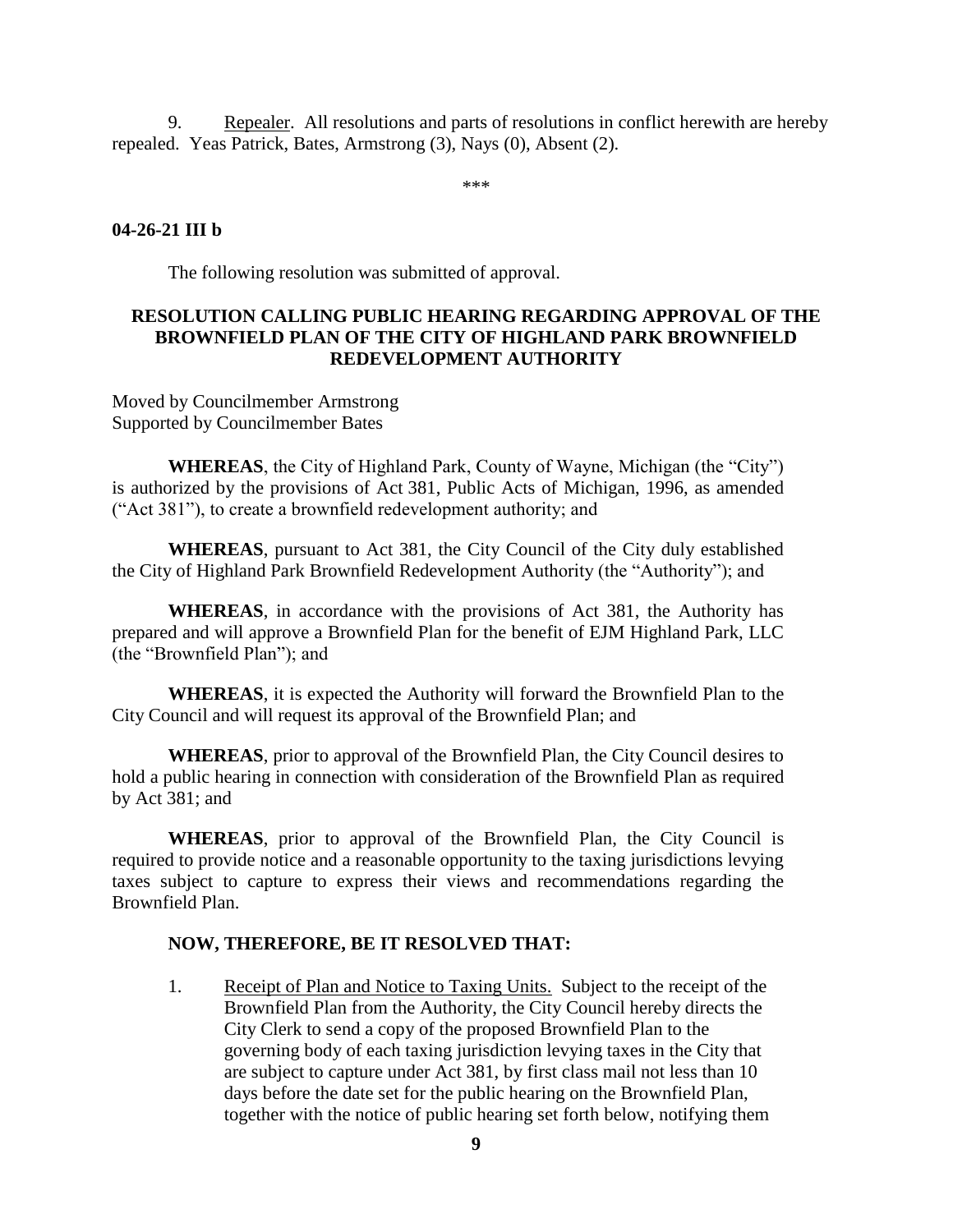of the City Council's intention to consider approval of the Brownfield Plan after the public hearing described below.

- 2. Call of Public Hearing. A public hearing is hereby called on Monday, the 17th day of May, 2021 at 6:00 p.m., prevailing Eastern Time, to be held electronically via Zoom to consider adoption by the City Council of a resolution approving the Brownfield Plan.
- 3. Form of Notice of Public Hearing. The notice of the hearing shall be in substantially the following form:

CITY OF HIGHLAND PARK COUNTY OF WAYNE, STATE OF MICHIGAN PUBLIC HEARING ON THE BROWNFIELD PLAN OF THE CITY OF HIGHLAND PARK BROWNFIELD REDEVELOPMENT AUTHORITY

# TO ALL INTERESTED PERSONS IN THE CITY OF HIGHLAND PARK:

PLEASE TAKE NOTICE that the City Council of the City of Highland Park, Michigan, in order to consider the adoption of a resolution approving the Brownfield Plan for the City of Highland Park Brownfield Redevelopment Authority pursuant to Act 381 of the Public Acts of Michigan of 1996, as amended, will hold a public hearing on Monday, the 17th day of May, 2021, at 6:00 p.m., prevailing Eastern Time via Zoom at the following link: www.zoom.us/join and entering meeting ID 361 243 988 or by telephone in the U.S. dial: (for best quality, use the number closet to your current location):

> (346) 248-7799 or (669) 900-6833 or (253) 215-8782 or (301) 715-8592 or (312) 626-6799 or (929) 205-6099

The property to which the proposed Brownfield Plan applies is the property located within the City bounded by LaBelle Street, Hamilton Avenue, Davison Freeway, and Thomson Street.

Maps, plats and copies of the proposed Brownfield Plan are on file at the office of the City Clerk for inspection during regular business hours.

At the public hearing, all interested persons desiring to address the City Council shall be afforded an opportunity to be heard in regard to the approval of the Brownfield Plan for the City of Highland Park Brownfield Redevelopment Authority. All aspects of the Brownfield Plan will be open for discussion at the public hearing.

Further Information may be obtained from the City Clerk.

This notice is given by order of the City Council of the City of Highland Park, Michigan.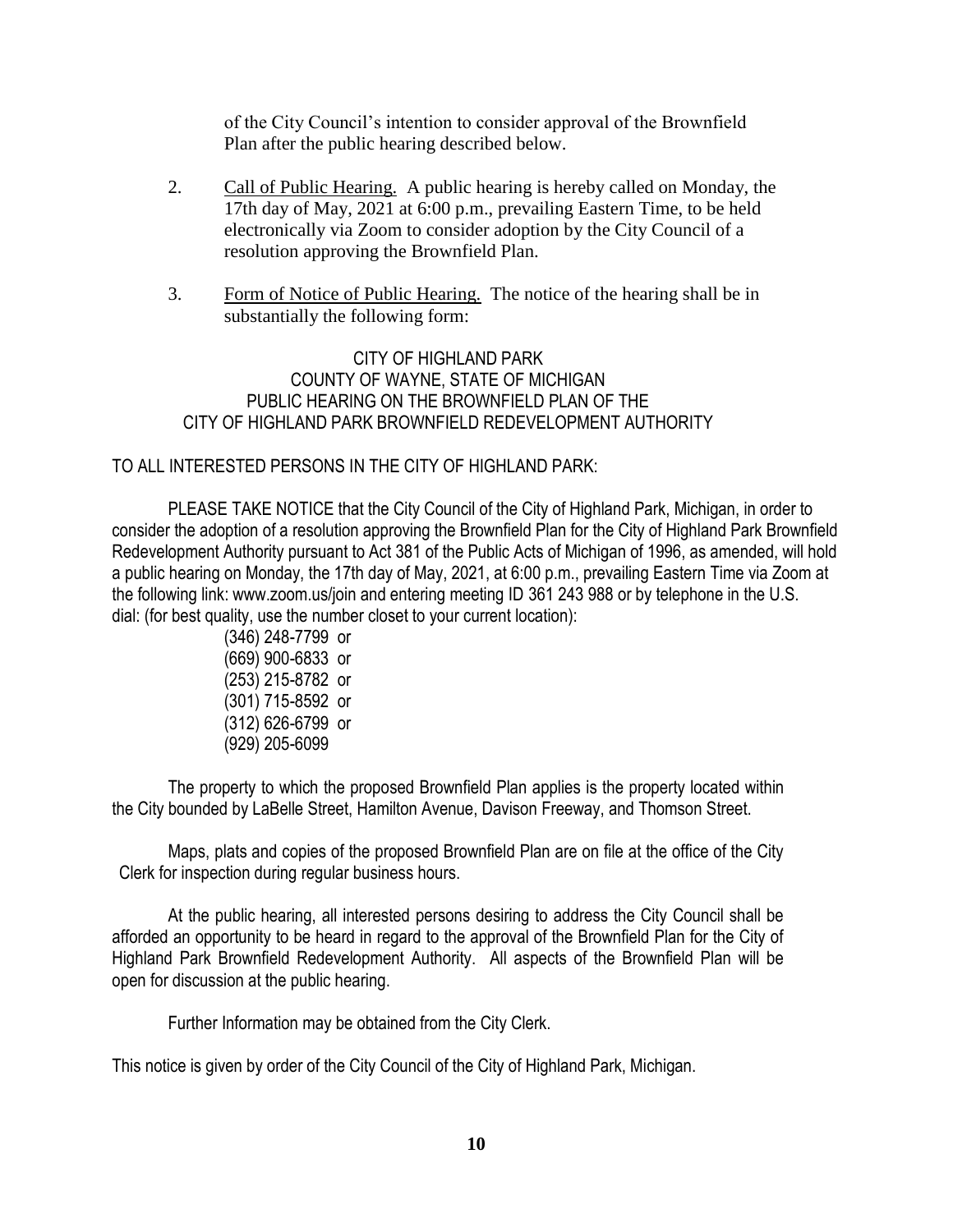4**.** All resolutions and parts of resolutions insofar as they conflict with the provisions of this resolution be and the same hereby are rescinded. Yeas Patrick, Bates, Armstrong, Nays (0), Absent (2).

**\*\*\***

### **ADJOURNMENT:**

Moved by Councilmember Armstrong Supported by Councilmember Bates

To adjourn the Special Meeting, motion carried, meeting adjourned at 6:56 p.m.